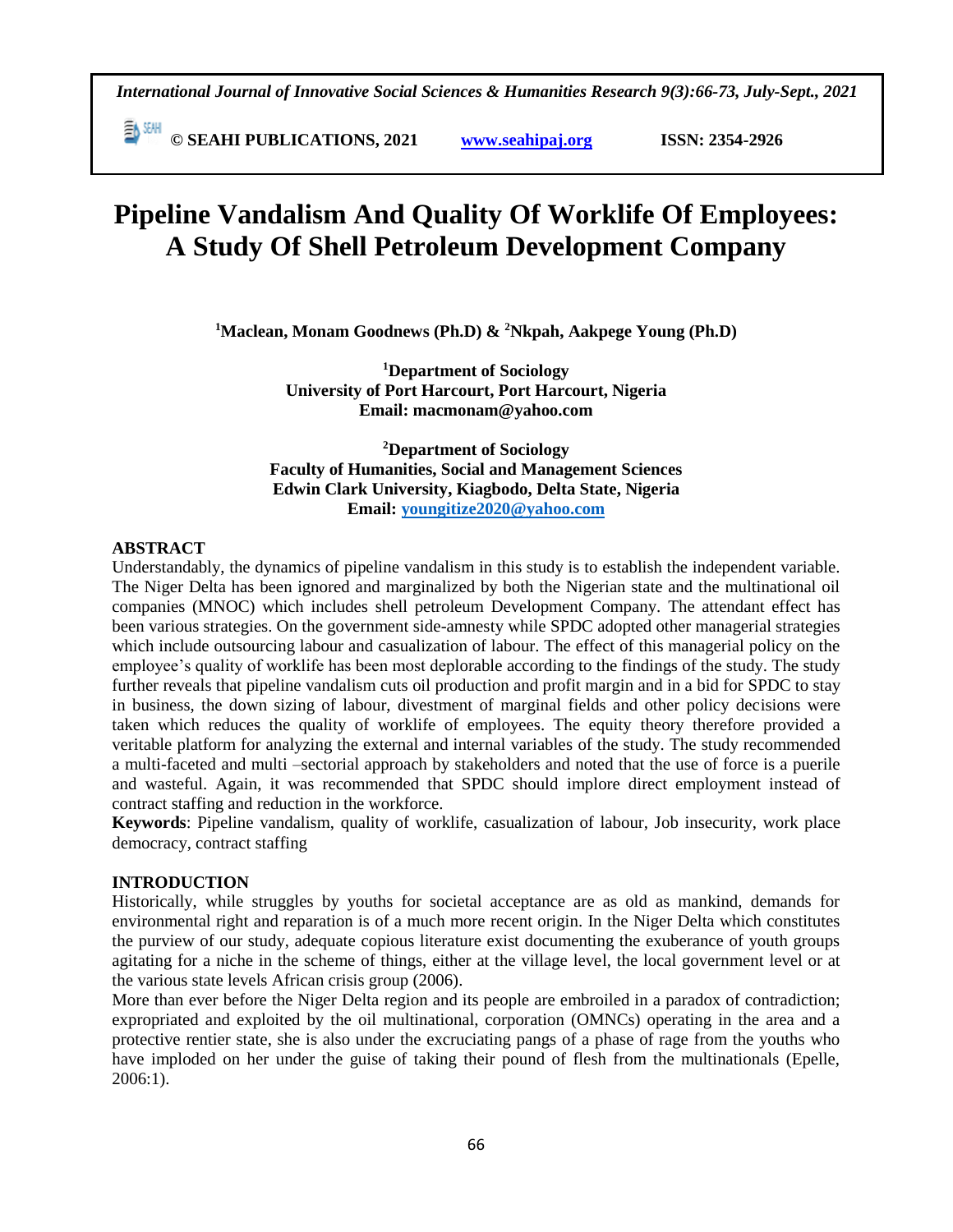From the foregoing, the youth deliberately involve in oil pipeline vandalism as result of perceived neglect of the good things of life by the Nigeria state. A trigger point still frequently was the "two million man march" in March, 1998, when the late military dictator, Gen Sani Abacha, bussed people from around the country to Abuja and paid them to rally for a continuation of his rule. For thousands of young Niger Delta residents, the sight of highway overpasses in a city with no river was a revelation. Africa report, (2006). They, felt cheated, exploited and saw unequal infrastructural development with their oil money from their They, felt cheated, exploited and saw unequal infrastructural development with their on money from their<br>land. This intensify military and the emergence of the amnesty programme. The point we intend to situate here is that, pipeline vandalism has caused multinational oil companies majority by shell petroleum development company (SPDC) to have low oil production.

| Year<br>, | <b>AV Price</b><br>Bonny<br>Crude | <b>Volume</b><br>stolen<br>BDP | Value of<br>stolen<br>USD) | assumed<br>production<br>shut in USD | Value of<br><b>Production</b><br>shut in USD | Daily AV.<br>Stolen<br>shut in | Total<br>Value<br><b>USD</b> |
|-----------|-----------------------------------|--------------------------------|----------------------------|--------------------------------------|----------------------------------------------|--------------------------------|------------------------------|
| 2000      | 28.49                             |                                |                            | 250,000                              | \$2.6 Billion                                |                                |                              |
| 2001      | 24.50                             |                                |                            | 200,000                              | \$1.8 Billion                                |                                |                              |
| 2002      | 25.15                             |                                | \$3.2 Billion              | 350,000                              | \$3.7 Billion                                | 650,00                         | \$6.9 b                      |
| 2003      | 28.76                             | 300,000                        | \$4.2 Billion              | 230,000                              | \$3.2 Billion                                | 530,000                        | \$6.4 b                      |
| 2004      | 38.27                             | 300,000                        | \$5.1 Billion              | 180,000                              | \$3.7 Billion                                | 430,000                        | \$8.8 b                      |
| 2005      | 55.67                             | 250,000                        | \$5.1 Billion              | 600,000                              | \$3.7 Billion                                | 700,000                        | \$17.0 <sub>b</sub>          |
| 2006      | 66.64                             | 100,000                        | \$2.7 Billion              | 600,000                              | \$14.6 Billion                               | 700,000                        | \$19.26 b                    |
| 2007      | 75.14                             | 100,000                        | \$2.7 Billion              | 600,000                              | \$16.5 Billion                               | 700,000                        | \$19.2 b                     |
| 2008      | 115.81                            | 150.000                        | \$6.3 Billion              | 650,000                              | \$427.5 Billion                              | 800,000                        | \$33.8 <sub>b</sub> b        |

### The value of Nigeria's average daily oil production stolen and shut in between 2000-2008 is shown below:

**Source: Stephen Davis, 2009** 

Youths armed with supplicated weapon are on the prowl hijacking several people in exchange for large sums of money and thereby increasing the level of insecurity. For the purpose of the paper, we have operationalized pipeline vandalism to be the willful or deliberate act of damaging petroleum pipeline with the sole aim of stealing crude oil and associate petroleum products (Orji, 2019). The implication of this activity on the balance sheet of SPDC has evolved various other managerial strategies which has affected the quality of workforce (OWL) of SPDC employees. The study intends to x-ray intricacies ad challenges facing SPDC in the Niger Delta region.

#### **Statement of the Problem**

The crux of our analysis centres on pipeline vandalism as an external factor that is not within control of the SPDC. The effect of pipeline vandalism has reduce the oil production shalt in, as a mater managerial adjustment, SPDC do not employee direct staff. Workers are casualized. Casual workers is a designation for an employee on temporary employment who does not have any work right or fringe benefits for the task he perform in his workplace. Nkpah and Agalume (2008) observed that the effect of casualization on workers can better be imagined than explained. The effect is in many and varied; ranging from insecurity of employment, poor quality output, dissatisfaction and frustration due to job insecurity stress related illness, wasting time on job hunting, cyclical misery search for contract etc. Again, quality of worklifewhich is a concept that has to do with the "individuals jobs related well – being and the extent to which his or her work experience is rewarding, fulfillment and devoid of stress and other negative personal consequences"

Shamir and Solomon (1995).From the foregoing, it follows that for causal worker to enjoy the benefit of work they must look at how humanized work is, involvement in workplace democracy and the sociotechnical work design.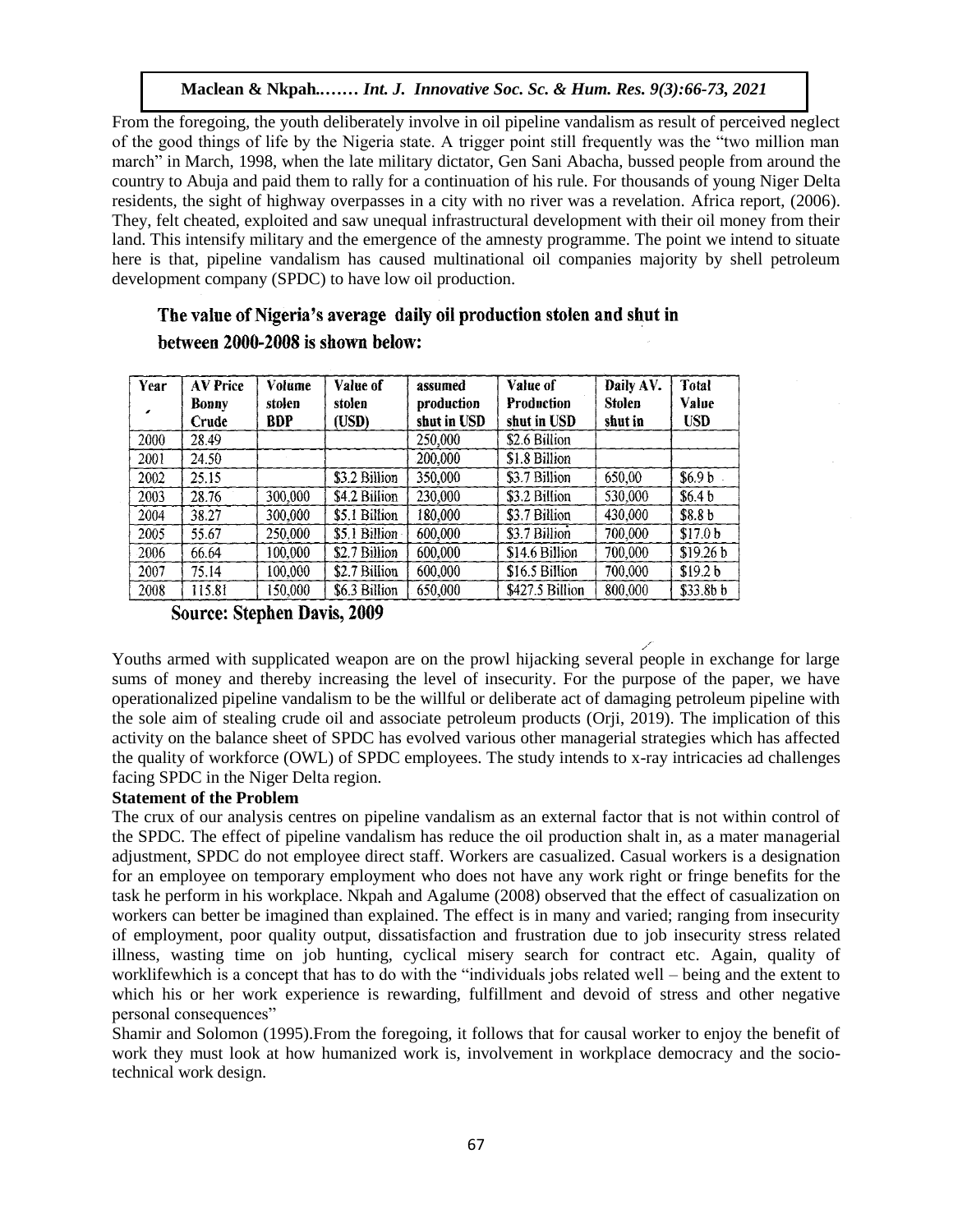The methodology of divestment and casualization of labour by SPDC will be investigated looking at pipeline vandalism as the independent variable. The niche the study has carved for itself centres on the institutionalization of casualization of labour and its attendant effect on working especially employees of SPDC.

#### **Research Hypotheses**

- 1. Pipeline vandalism causes fall in oil production which affects the employment statues of employees of SPDC.
- 2. Casualization of labour reduces the quality of work life of SPDC employees.

#### **Research Question**

- 1. To what extent do pipeline vandalism causes fall in oil production which effects the employment status of staff of SPDC?
- 2. To what extent do casualization of labour reduces the quality of worklife SPDC employees.

## **Conceptual Clarifications**

For clarity purpose, the following concepts should be understood Thus:

#### **The concept of pipeline vandalism**

Pipeline vandalism is the wilful or deliberate act of damaging petroleum pipeline with the sole aim of stealing crude oil and associate petroleum products. Orji, (2019) Oil pipeline vandalism and oil theft are the crime which is among the country's worst social problem since the 1970's. Legislation on prescribed laws and punishments with regard to it includes use of international oil companies (IOCS) surveillance programmes for tracking down oil thieves for decades has not yielded positive expected result. (Orji, 2019)

The Nigerian oil industry is heavily dependent on ground surveillance for security and integrity of oil pipeline. Ground surveillance is accepted internationally as practical and cost effective means of securing pipeline against third party damages. International oil companies (lOcs) in Nigeria accordingly adopted ground surveillance in order to prevent and mitigate illegal interference with pipeline. (Orji, 2019).

Mobilize broad-based partnership that work to foster better community relations and improve the process as of community rehabilitation, training re-socialization, capacity building and empowerment for youths should be taken as a priority and there should be efforts to integrate into these partnerships culture of work broad educational pursuits and skill acquisition as to reduce the lucrative nature of pipe vandalism (Orji, 2019).

#### **The Concept of Quality of Worklife**

Shamir and Solomon (1985) in defining the concept of QWL stated that QWL has to do with the "individuals job related well-being and the extent to which his or her work experience is rewarding fulfilling and devoid of stress and other negative personal consequences". This definition focuses the concept of QWL on the "well-being" of the individual at work. "Well-being" is a psychological state or feeling, and as such, it is cognition of happiness or satisfaction.

Therefore, the exact nature and level of 'well-being', which an individual experiences at work, can only be determined by his observed affective response to work activities, which is bound to be largely influenced by his perception of the relative important of the outcome of his work activities. Basing on this argument, we are inclined to believe, that the nature of the quality of worklife of an individual, cannot be correctly ascertained without focusing on his "perceived Quality of Work Life (pQWL} (Ahaiuzu, 1999). For the purpose of this work therefore, QWL is operationalized in pQWL. Perceived Quality of Worklife can be defined:

> *"a set of affective impressions and beliefs) which the individual holds and direct toward the outcome of the activities in the work domain of his life. Ahiauzu (1999).*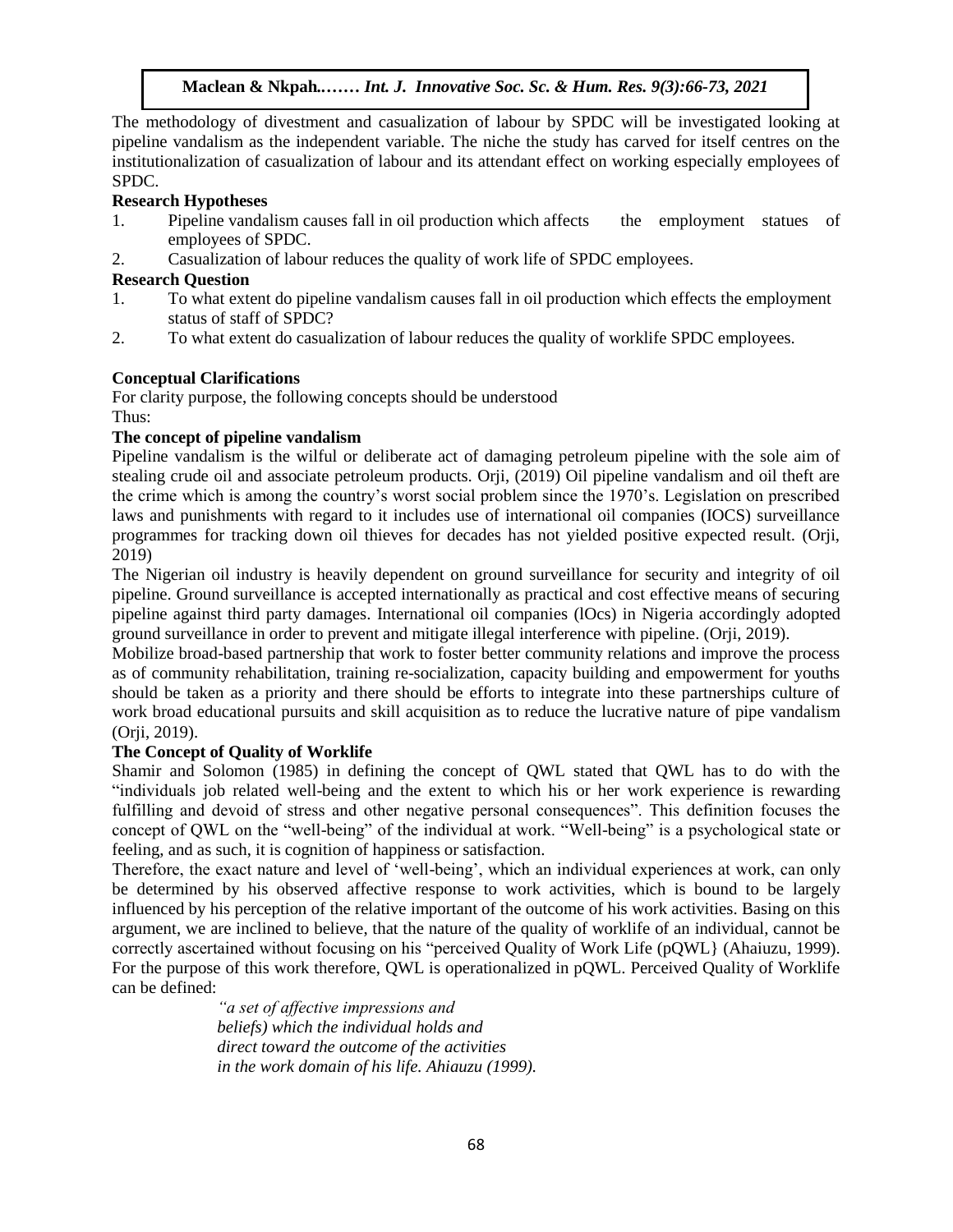The outcome of the activities may include financial and material benefits, opportunity for self actualization, security of employment, advancement opportunities good social relations at work. As argued by Rice et al (1985) every person consciously or unconsciously maintains certain standards to which the outcomes of work activities are compared. It is possible to have positive or negative discrepancy between outcome and standard. Some degree of personal importance is also attached to individual outcomes. So, the contribution of an outcome of work activities to a person pQWL, can be determined by weighting the discrepancy between outcome and standard, with the personal importance of the outcome to the person. The sum of the weighted discrepancies for all outcomes of work activities, determines the aggregate effective response of a person to work, which reflects that persons perceived quality ofwork life. The following equation expression this argument as stated by Ahauizu (1999).

 $pQWL$  w,  $(O_1 - S_1) + W2 (O_2 - S_2) + ... W (O - S)$ 

Which is summation notation is:  $pQWL \sum_{n=1}^{n}$  $w_{w}$  (O<sub>n</sub> = - Si)

 $pQWL =$  Perceived Quality of Worklife  $Qi$  = The outcome of work activities  $Si$  = The Standard relevant to a particular outcome  $Wj$  = The personal importance of Weighting

It is important to note that, a major element in the above pQWL formulation is the perceived value of an outcome to a person. While appraising an outcome, one merely undertakes a cognitive evaluation of the difference between ones standards and perceptions of the outcomes one is currently receiving, has received in the past, and anticipated receiving in the future, from ones work activities.

#### **Casualisation of Labour**

This could be defined as a practice of replacing the employment of workers on continuing contract with hiring of workers on an hour basis with no job guarantee of continued employment or acceptance of any commitment to pay rates related to cost of living or conditions of employment which constitute a reasonable basis oflife.

#### **Contract Staffing**

It describes a work arrangement, which is not in line with the traditional pattern of employment. In such employment contract the workers are engaged by an employer over a specified period of two or three years after which the contract could be terminated or renewed pending on performance on the work or the satisfaction of the employer or future demands by the principal. In contract staffing, the task is usually subcontracted by the principal (SPDC} to a labour contractor who recruits the workers over an agreed period of time and specified terms.

#### **Job Insecurity**

Job insecurity is defined as a condition wherein employees lack the assurance that their jobs will remain stable from day to day, week to week, and year to year.

#### **Work Place Democracy**

This is expressed in trade union which refers to organization of workers in the industry in their various occupations it is formed for the purpose of protecting the interest of workers in their relationship with employers. Trade Unions are concerned with the general well-being of workers and works towards creating a conducive working environment and good condition of service in the work place.

#### **Theoretical Framework**

J. Stacy Adam (1961) developed the equity theory which is used in this work to show the disparity between contract workers and permanent staff of SPDC as well as their perceived quality of worklife(PQWL). It is a process motivation theory whose origins lie in studies of social comparison. It's root can be traced back to cognitive dissonance theory. The theory explains how we interpret social rewards and how this interpretation affects the maintenance of a given level of work effort (Nkpah, 2005). According to Adams, we seek social justice in how we are rewarded for our job performance. We take into account first of all, the total sets of reward we experience from work, Rewards for our job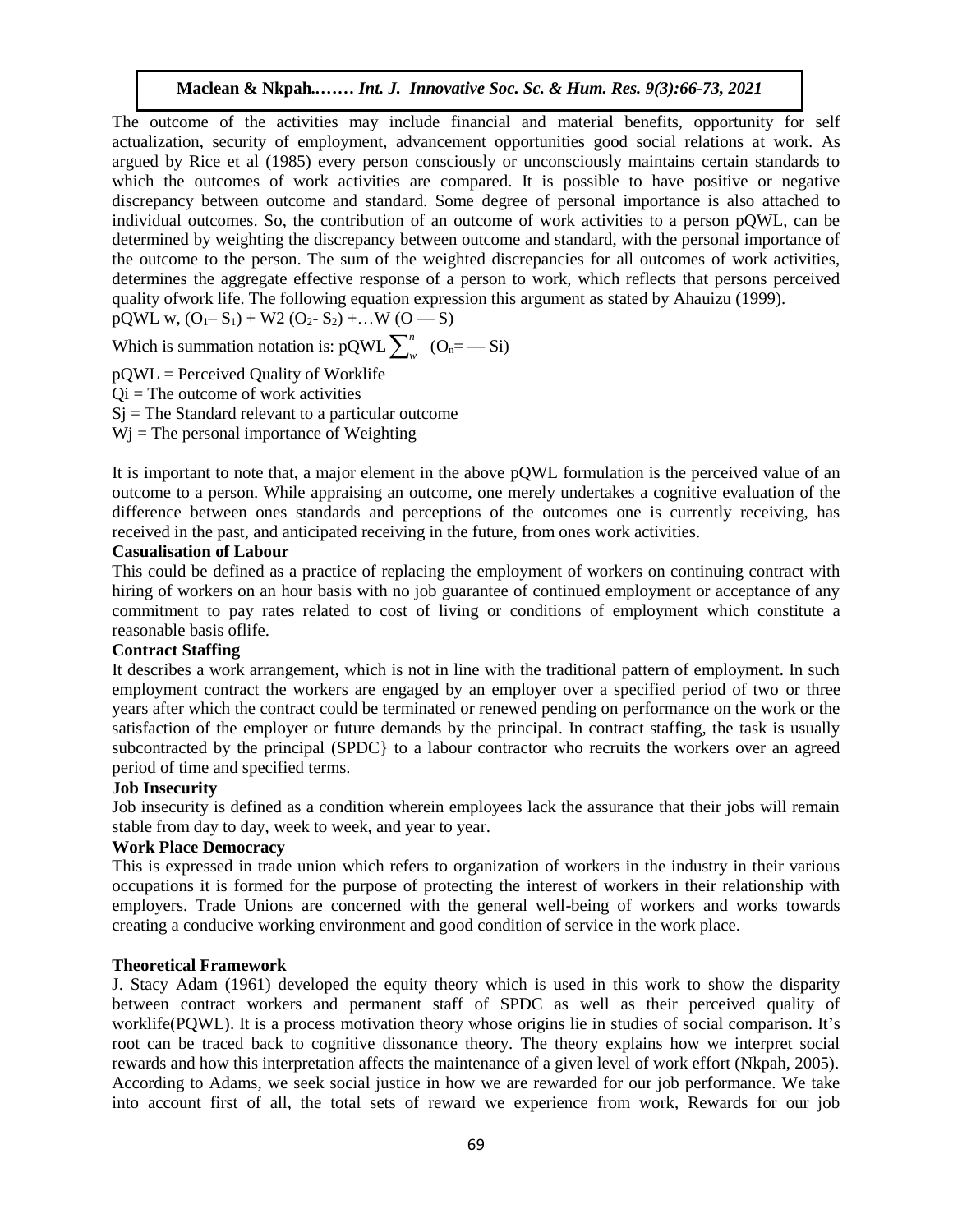performance. We take into account first of all, the total sets of reward we experience from work. Rewards include pay, fringe benefits, pleasant relationships, status, privileges and intrinsic interest in the inputs we merade pay, tringe benefits, preasant relationships, status, privileges and intrinsic interest in the liptus we<br>provide to the job. Inputs include any activity or contribution, which we regard as relevant, expenditure of time and effort, experience, skills, sacrifices, stress level experienced loyalty and commitment Baridam, (2002).

Equity also plays a dominant part, when a worker is appraising the value of the remuneration of material benefits outcome of his work activities and its contribution to the quality of worklife. In the perceived quality of worklife (pQWL), the differences between outcomes and standard is not enough, but that for purposes to determine the functional relationship between outcome standard (O-S) discrepancies, and the perceived quality of worklife.

Equity theory argues that in a work situation, felt inequity exist when an individual feels that the rewards received in return for his contributions are relatively less (felt negative inequity) or more than (felt positive inequity) those received by others.

Schematically, this is represented as follows

| Felt negative inequity | Rewards (own) input (own)            | Reward (others) input (other) $\downarrow$ |
|------------------------|--------------------------------------|--------------------------------------------|
| Felt positive inequity | Rewards (own) input (own) $\uparrow$ | Reward others input (others) $\uparrow$    |
| Source: Baridam, 2002  |                                      |                                            |

The individual in the first example experiences negative inequity because he feels that his is receiving less than others in proportion to his inputs, while in the second example he experiences positive inequity because we feels that he has received relatively more than others in proportion to his inputs. Both felt negative and positive inequity are motivating state. When others exist, the individual may engage in one or more of the following six behaviours to restore a sense of equity. In this work, these are "weighting" behavioural patterns.

- 1. Change inputs
- 2. Change rewards received
- 3. Alter perceptions of self
- 4. Alter perceptions of others
- 5. Leave the situation
- 6. Change the comparison points

From the above, inputs into the work organization of SPDC can be changed; the structure of the organization dictates power and communication, while organizational values underlying the various processes. Further giving information to the pipeline vandals may be new value by employees, just to gel at the organization.

In the work environment, individuals are distinguished by their unique attributes, values, needs and personalities, characteristics the individual brings to the organization, which many develop further in the organization. These characteristics determine how individuals perceive what goes on around them and how they react.

### **METHODOLOGY**

Research methodology according to Okafor (2019) is an explicit explanation of the way and how the research is going to be carried out. Research methodology embraces all the process involved in obtaining and analyzing the relevant data to the study.

In as much as the phenomenon understudy can be observed, the survey method technique is adopted. This is because the survey technique or method is particularly important in large population studies since it require solution and studying samples chosen from the population to discover the relative important incidents. From these samples the researchers infer the characteristics of the defined population or universe.

The survey technique became necessary because of the difficulty involved in studying the whole population of SPDC. Survey method focuses on people, the vital facts of the people and their beliefs, opinions, attitudes and motivation and behavior (Anikpo, 1986).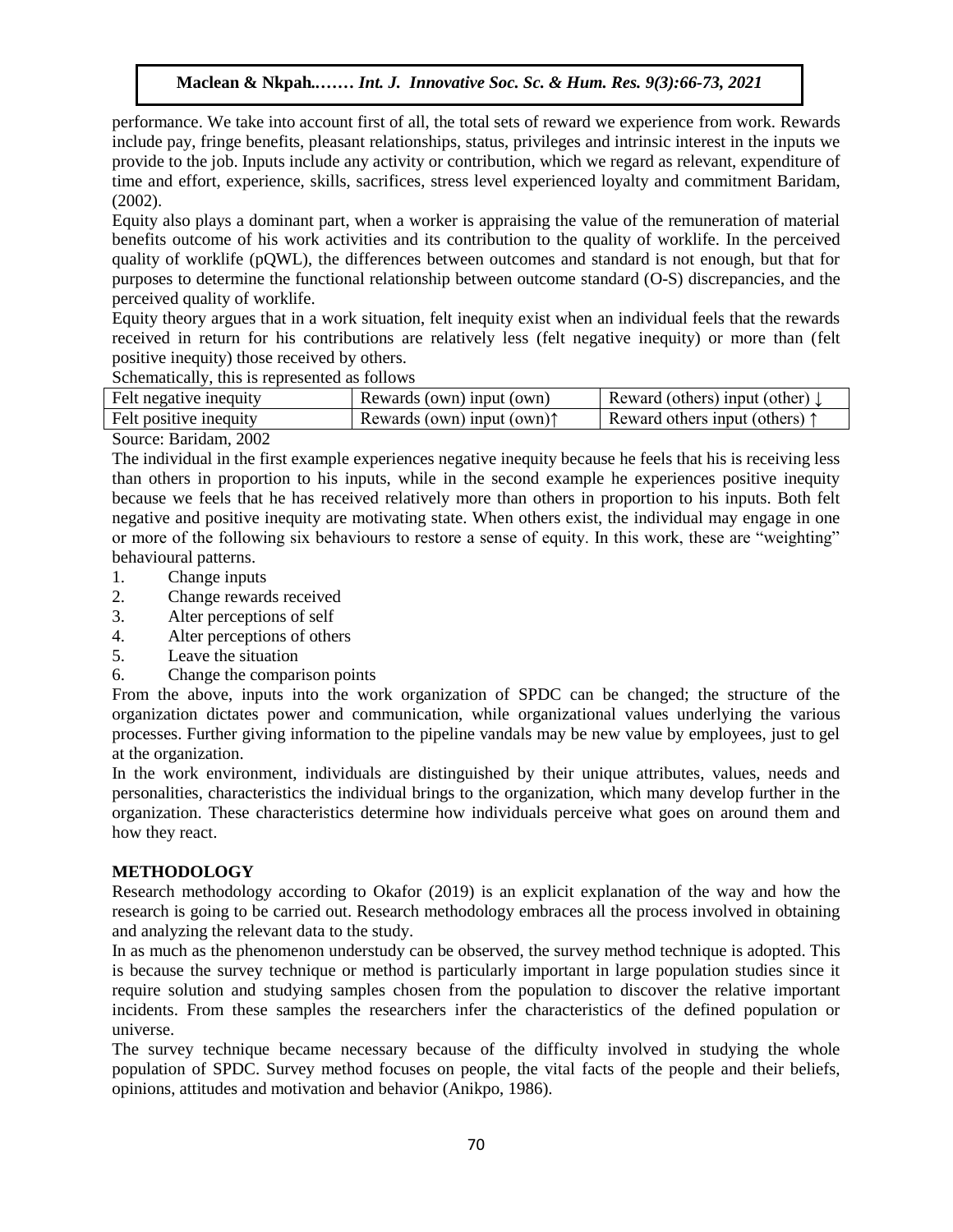Surveys are particularly versatile and practical especially for the social scientist institutional analyst, in that they identify present conditions and point to present needs. Surveys do not make the decisions for the management but they can provide them with the information on which to base sound decision. Since this study is not aimed at compelling the SPDC but to help them in proffering better policies in their fight to stay in profit maximization in the oil sector.

#### **Sample Size Determination**  $\alpha$  is  $\mathcal{D}$ . In the social society social social social social social social social social social social social social social social social social social social social social social social social social social social

In order to select samples for this study the stratified random sampling technique was adopted. Abridged particulars were acquired from the outsourced contractors of SPDC. A total 806 employees of SPDC Port Harcourt industrial area and residential area made up the list. The Taro-Yamene formula was applied and the sample size of 105 personnel was administer our instrument.

#### **ANALYSIS OF DATA AND RESULT INTERPRETATION**

AINALT SIS OF DATA AND RESULT INTERFRETATION<br>The study centres on pipeline vandalism and quality of worklife or SPDC employees. This summarizes and discusses the responses of the completed and returned questionnaires. A total or one hundred and five questionnaire were correctly filled and submitted.

#### **Test or Hypothesis one**

Hi: Pipeline vandalism causes fall in oil production which affects the employment status of employees of SPDC.

| <b>Computation of Questionnaire</b> |              |        |                  |                  |              |
|-------------------------------------|--------------|--------|------------------|------------------|--------------|
| Pipeline<br>vandalism               | affect       | Agreed | <b>Disagreed</b> | <b>Undecided</b> | <b>Total</b> |
| employment                          | of<br>status | 35(37) | 30(27)           | (6)3.2           |              |
| employees                           |              | 20(37) | 10(27)           | (4)3.2           | 34           |
|                                     |              | 55     | 40               | 10               | 105          |

|         | row total ×column total |  |
|---------|-------------------------|--|
| $Fe =$  | Gravd total             |  |
| 55 × 71 | 40 × 71<br>$10\times34$ |  |
|         |                         |  |

| (37)           | $(27)$ $(3.2)$ |             |               |                         |
|----------------|----------------|-------------|---------------|-------------------------|
| Fo             | Fe             | $(Fo - Fe)$ | $(Fo - Fe)^2$ | $(Fo - Fe)^2$           |
|                |                |             |               | Fe                      |
| 35             | 37             | $-2$        | -4            | 0.1                     |
| 30             | 27             | $-3$        | -6            | 0.2                     |
| 6              |                |             | 6             |                         |
| 20             | 37             | $-17$       | 289           | 7.8                     |
| 10             | 27             | -17         | 289           | 7.8                     |
| $\overline{4}$ | 3              |             |               |                         |
|                |                |             |               | $\overline{X^2} = 18.9$ |

Degree of freedom of 2 at 0.05 Significance level  $= 5.99$ Calculated  $x^2 = 18.9$ Decision Rule;  $N_0$  = Rejected  $H_1$  = Accepted Respondents accept that pipeline vandalism affects employment status,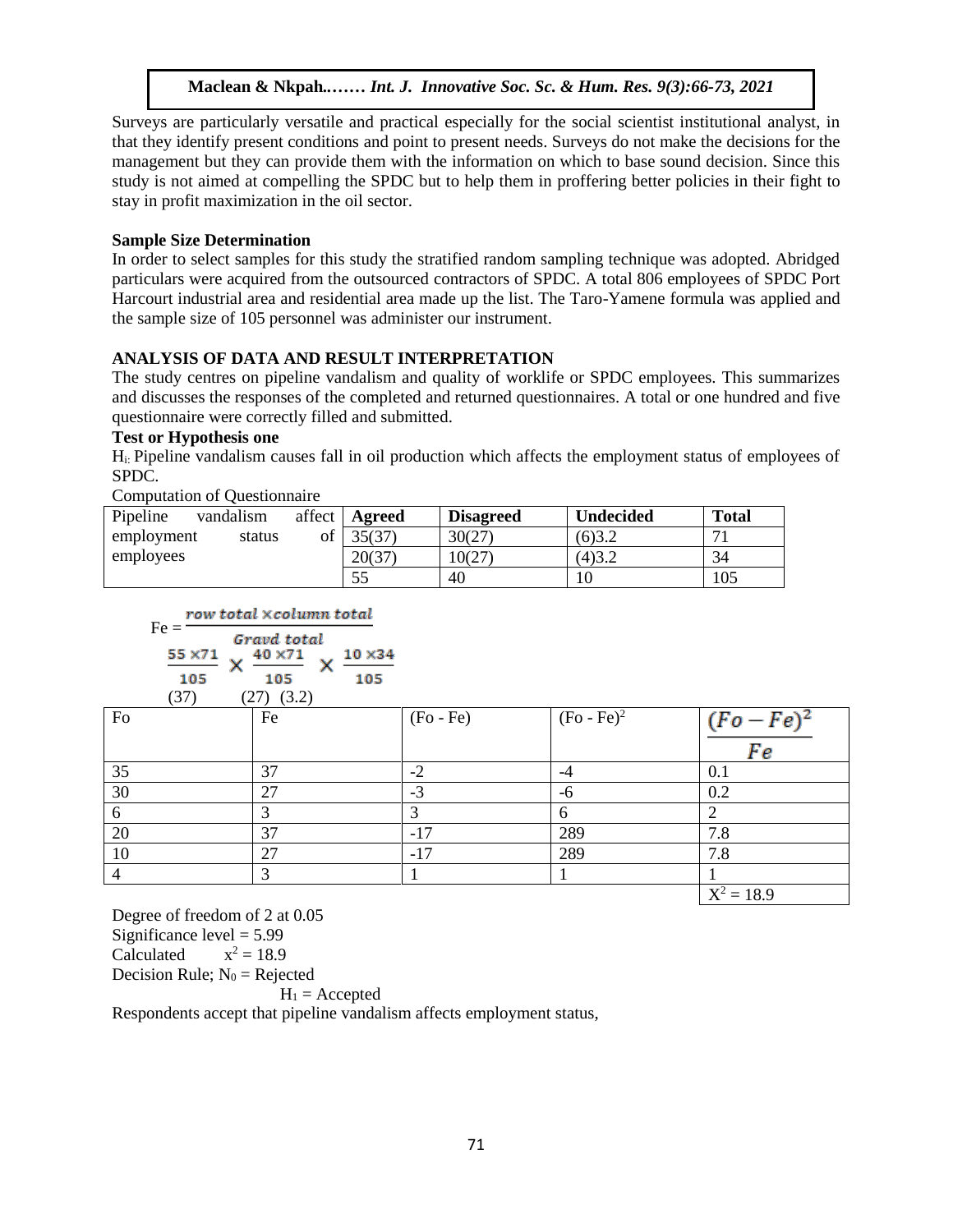#### **Test of hypothesis two**

 $H_1$ , casualization of labour reduces the Quality of workd life of SPDC employees.

| $\sim$ $\sim$<br>Fo | Fe | $\sim$ $\sim$<br>$(Fo - Fe)$ | - -<br>$(Fo - Fe)^2$ | $(Fo - Fe)^2$       |
|---------------------|----|------------------------------|----------------------|---------------------|
|                     |    |                              |                      | Fe                  |
| 40                  | 37 | ◠                            |                      | 0.24                |
| 20                  | 21 |                              |                      |                     |
|                     |    |                              |                      |                     |
| 20                  | 37 |                              | 49                   | 2.45                |
| 15                  | 21 | -6                           | 36                   | 2.4                 |
|                     |    |                              |                      |                     |
|                     |    |                              |                      | $\Sigma x^2 = 18.9$ |

Degree of freedom  $(df) = (r - 1) (c - 1)$ 

$$
= (2 - 1) (3 - 2) \n= 2
$$

Df at  $2 = 0.05$  $Significance level = 5.99$ Calculated  $x^2 = 8.09$ Decision Rule:  $H_0$  = Rejected  $H_1$  = Accepted.  $\mathsf{e}$  geoted  $\blacksquare$ 

#### **DISCUSSION OF FINDINGS**

From the chi-square test of hypothesis one, calculated value 18.9 is greater than the table value of 5.99, we therefore, accept our alternate hypothesis that pipeline vandalism causes fall in oil production which affects the employment status of employees of SPDC. Oil theft and bunkering activities reduces the profit margin or multinationals like SPDC. To stay afloat in business, the company adopt different managerial strategies such as divestment and downsizing of its workforce as well as outsourcing of employees. From the findings, the study reveal that pipeline vandalism has impacted on six variables; individuals, groups, affective, organizational, goals, and by extrapolating casualization of work in SPDC. The level of the quality of life in the work domain of a persons in a society, will depend greatly on how humanized work is, how democratize decision-making processes at workplace are, and how socio-technically wellstructured and designed, jobs and work activities are, in the society. Humanization of work involves the application of the principles of security, equity, individuation and social integration in the organization of affairs at workplace. The principle of security here refers to security of income and employment. We are inclined to believe that, even where one can ascertain a worker's personal importance weighting (w) and the outcome – standard (0-5) element, in relation to remuneration and security of employment, it may not be easy to identify the direct influence of those work outcome on the average SPDC's workers perceived quality of worklife.

In the test of hypothesis two, the calculated chi-square test was 9.09 and the table value was 5.99. The null hypothesis was rejected and the alternate accepted. It follows that casualization of labour reduce the quality of worklife or SPDC employees. Casualization of workers do not allow for participation in the decision making of employees in SPDC. Collective bargaining and joint consultation as institutional forms of participation in Nigeria is not allowed in SPDC as contract staff are tied to their parent outsourcing contractor. This further alienate the employees from the process of decision affecting their welfare which reduces the employee's quality of worklife. The implication of this is that for the study of any social phenomenon the economic structure of society should serve as point of departure. For SPDC as a capitalist organization, economic advantage tend to be reproduce in other aspects of social life, it also guides the alignments of interest in the existing social order. Again, economic inequality also carries with it unequal power relations, and therefore the tendency for the preservation of the morality and values of the privileged economic group in society.